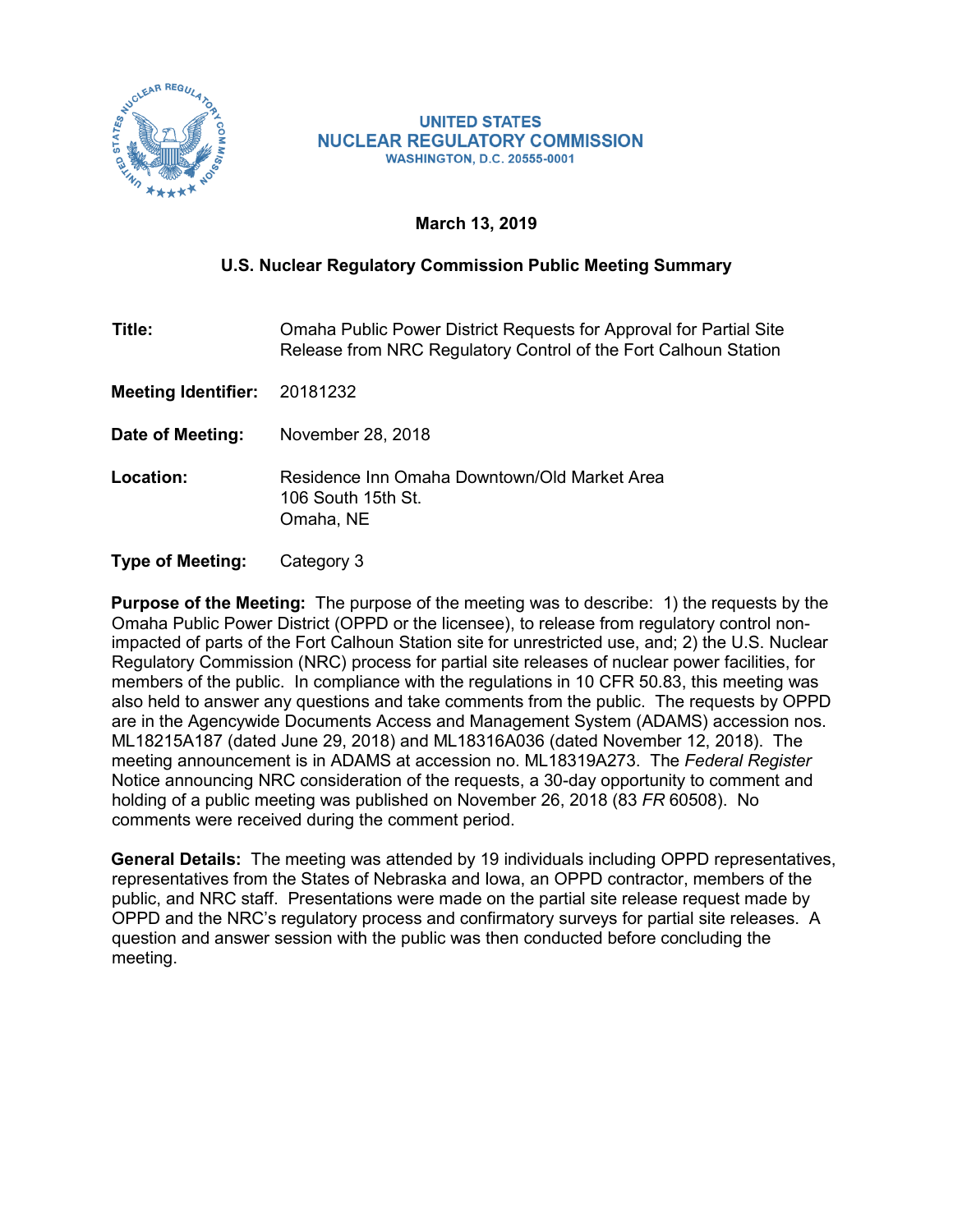#### **List of Meeting Attendees:**

| <b>Last Name</b> | <b>First Name</b> | Organization            |  |
|------------------|-------------------|-------------------------|--|
| Pruett           | <b>Troy</b>       | <b>US NRC</b>           |  |
| <b>Brad</b>      | <b>Blome</b>      | <b>OPPD</b>             |  |
| Joseph           | Nowak             | <b>Energy Solutions</b> |  |
| Uehling          | Tim               | <b>OPPD</b>             |  |
| Averett          | Cris              | <b>OPPD</b>             |  |
| Maine            | Ted               | <b>OPPD</b>             |  |
| <b>Barker</b>    | Andi              | <b>OPPD</b>             |  |
| <b>Steve</b>     | Giebel            | <b>US NRC</b>           |  |
| Parrott          | <b>Jack</b>       | <b>US NRC</b>           |  |
| O'Brien          | Tim               | <b>OPPD</b>             |  |
| Fisher           | Mary              | <b>OPPD</b>             |  |
| Meisinger        | Kevin             | <b>OPPD</b>             |  |
| <b>Dvorak</b>    | Kevin             | public                  |  |
| Dvorak           | Morgan            | public                  |  |
| Shuman           | Howard            | State of Nebraska       |  |
| Danelle          | Cram              | <b>OPPD</b>             |  |
| Vovolka          | Alan              | public                  |  |
| Lohmuller        | <b>Kris</b>       | <b>OPPD</b>             |  |
| Stodola          | Kathy             | State of Iowa           |  |

**Summary of Presentations:** The OPPD and NRC meeting slides are in ADAMS at accession nos. ML19070A246 and ML19070A307 respectively. The meeting transcript is in ADAMS at accession no. ML19003A117. The meeting started with welcome, introductions, and meeting information and ground rules. An OPPD representative made a presentation on their request to release some non-impacted land areas of their site, or land areas under easement, for unrestricted use (i.e., partial site release). The NRC staff then made a presentation on the power reactor partial site release review and approval process, and the NRC surveys done to confirm the licensee's designation of the release areas as non-impacted.

**Public Participation Themes:** The meeting was attended by three members of the public and two members of State Agencies. The members of the public asked questions on what control OPPD would still have on the land areas next to the Missouri River in order to monitor erosion if those land areas were released by the NRC for unrestricted use. An OPPD representative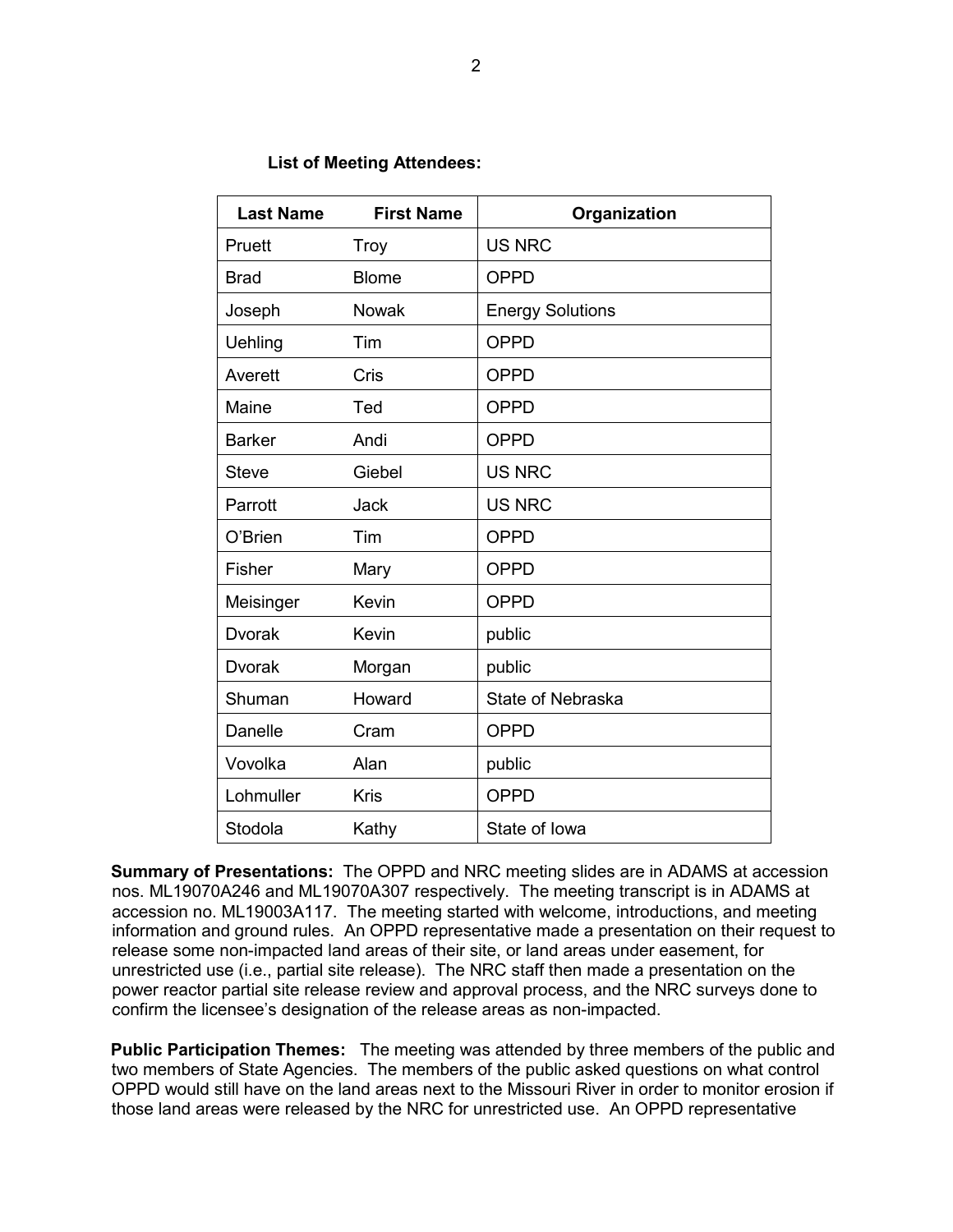explained that while further control of those land areas would be outside of NRC's jurisdiction, OPPD would still own the property. Other members of the public asked questions on what other observations of the land other than soil testing happen at the site. An OPPD representative described environmental monitoring that the Fort Calhoun Station does under its NRC license such as direct radiation and vegetation, milk, water, and air sampling.

**Action Items/Next Steps:** The NRC's confirmatory survey report is complete and is in ADAMS at accession no. ML 19065A256. The report has confirmed that the land areas proposed for unrestricted release meet the definition of non-impacted. NRC will finalize the NRC safety evaluation and process the partial site release request per the regulations in 10 CFR 50.83 for release of non-impacted areas. The NRC's decision on approval and the safety evaluation of the request will be communicated by letter to the licensee that will be publicly available once delivered to the licensee.